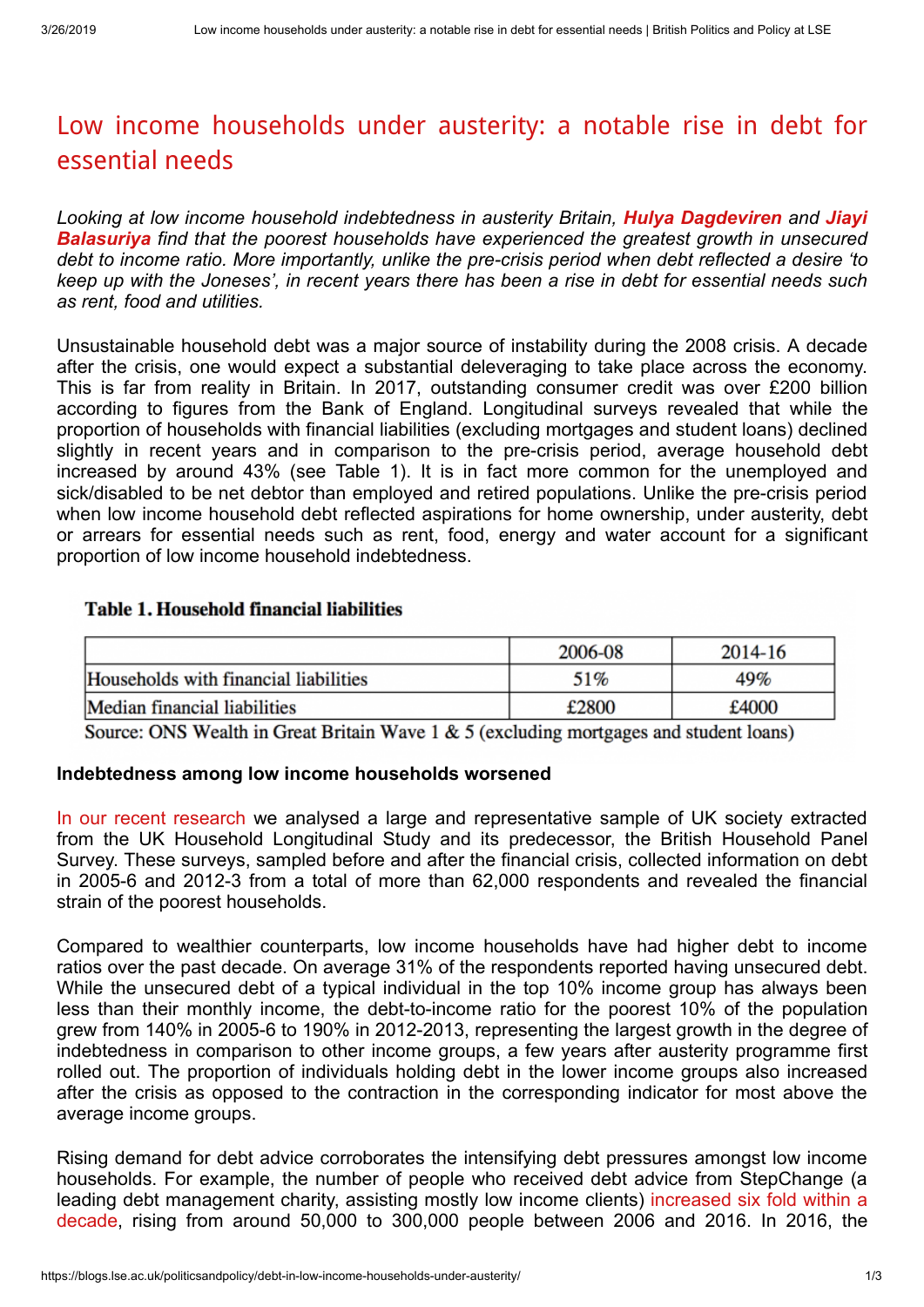charity was contacted by a record number of nearly 600,000 people for help, together with 3.3 million visits to its website.

## **Debt and economic activity**

Net financial wealth is an important indicator, reflecting the extent to which people are able to cushion their liabilities with their assets. Examining net financial wealth by economic activity reveals some remarkable dynamics with respect to household indebtedness in the pre- and postcrisis periods. Firstly, the proportion of employed and self-employed individuals in negative financial wealth (net debtors) has risen after the crisis. Secondly, and more importantly, those whose needs are supposed to be covered through the welfare state such as the unemployed, sick and disabled and their carers have been net debtors by greater proportion in comparison to other household categories. This was the case both before and after the crisis, reflecting the inadequacies of the welfare provision. To be precise, around 40% of unemployed and disabled population is in negative financial wealth.

| <b>Economically Active</b>   | 2006-08 | 2014-16 |
|------------------------------|---------|---------|
| In Employment                | 26      | 29      |
| Self Employed                | 22      | 23      |
| Unemployed                   | 44      | 42      |
| <b>Economically Inactive</b> |         |         |
| Student                      | 27      | 31      |
| Family/home carers           | 35      | 31      |
| Sick / Disabled              | 38      | 39      |
| Retired                      | 6       | 6       |
| <b>Other Inactive</b>        | 24      | 19      |
| <b>All Persons</b>           | 23      | 25      |

## Table 2. Proportion of individuals in negative financial wealth in Britain  $(\%)(1)$

Source: Wealth and Assets Survey Waves 1 & 5.

(1) Gross financial wealth minus financial liabilities

## **Debt for essential necessities**

An important element of low-income household indebtedness has been arising from difficulties with essential payments rather than the aspiration of households to accumulate assets or to keep up with their wealthier peers. This is reflected by UKHLS data on self-reported difficulties for paying rent or household utility bills. In 2012–13, several years after the austerity measures first rolled out, a greater proportion of the poorest households in the lowest 10% income category had arrears of essential bills. [Over a fifth of the UKHLS respondents](https://www.stepchange.org/Portals/0/documents/Reports/behind-on-the-basics-may-2018.pdf) in that category found it hard to keep up with their housing payments, and around 18% were behind with payments for essential [household bills. The rising debt for essential household spending is also confirmed by Citizens](https://www.citizensadvice.org.uk/about-us/policy/policy-research-topics/debt-and-money-policy-research/hidden-debts-the-growing-problem-of-being-behind-on-bills-and-in-debt-to-the-government/) Advice and [National Audit Office](https://www.nao.org.uk/report/tackling-problem-debt/) that provided a minimum estimate of £18 billion in personal debt owed to government, utility companies, landlords and housing associations.

The evidence from our research shows that while growth of household indebtedness prior to the crisis may have reflected a desire to accumulate wealth or maintain socially acceptable lifestyles, a different phase of indebtedness has emerged under austerity. The evidence from surveys, debt advice organisations, and interview data shows that low income households have been incurring debt for basic necessities and key services. This underpins the fact that debt is not always